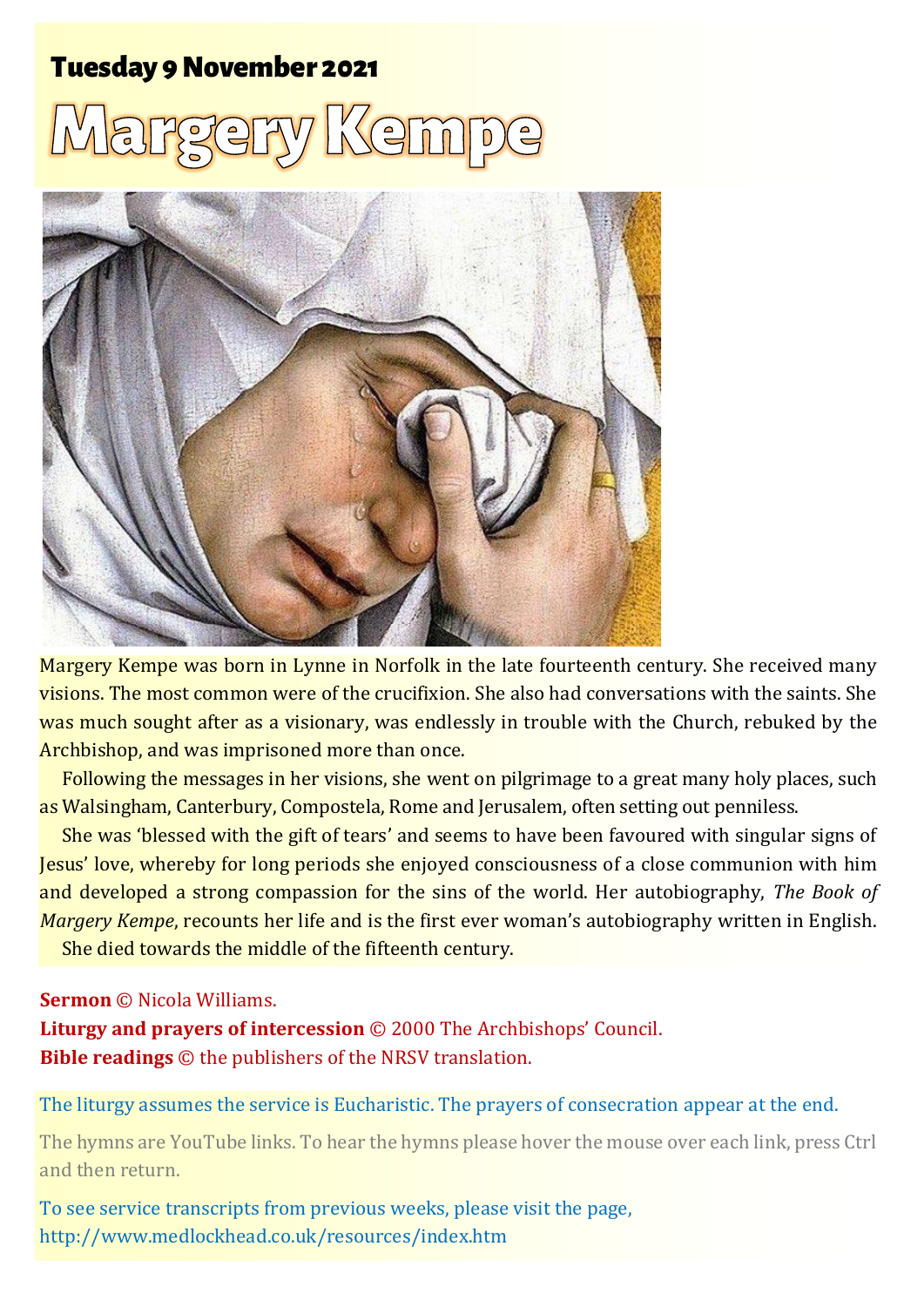#### **Introduction and welcome**

HYMN 1 **[Give thanks](https://www.youtube.com/watch?v=KMTmZKotTYw)** (please click on this link to hear the hymn)

#### **The Welcome**

In the name of the Father, and of the Son, and of the Holy Spirit

All **Amen.**

The Lord be with you

All **And also with you.**

### **The Preparation**

All **Almighty God,**

**to whom all hearts are open, all desires known, and from whom no secrets are hidden: cleanse the thoughts of our hearts by the inspiration of your Holy Spirit, that we may perfectly love you, and worthily magnify your holy name; through Christ our Lord. Amen.**

Our Lord Jesus Christ said:

The first commandment is this: 'Hear, O Israel, the Lord our God is the only Lord. You shall love the Lord your God with all your heart, with all your soul, with all your mind, and with all your strength.'

And the second is this: 'Love your neighbour as yourself.' There is no other commandment greater than these. On these two commandments hang all the law and the prophets.

#### All **Amen. Lord, have mercy.**

Christ calls us to share the heavenly banquet of his love with all the saints in earth and heaven. Therefore, knowing our unworthiness and sin, let us confess our sins in penitence and faith, firmly resolved to keep God's commandments and to live in love and peace with all.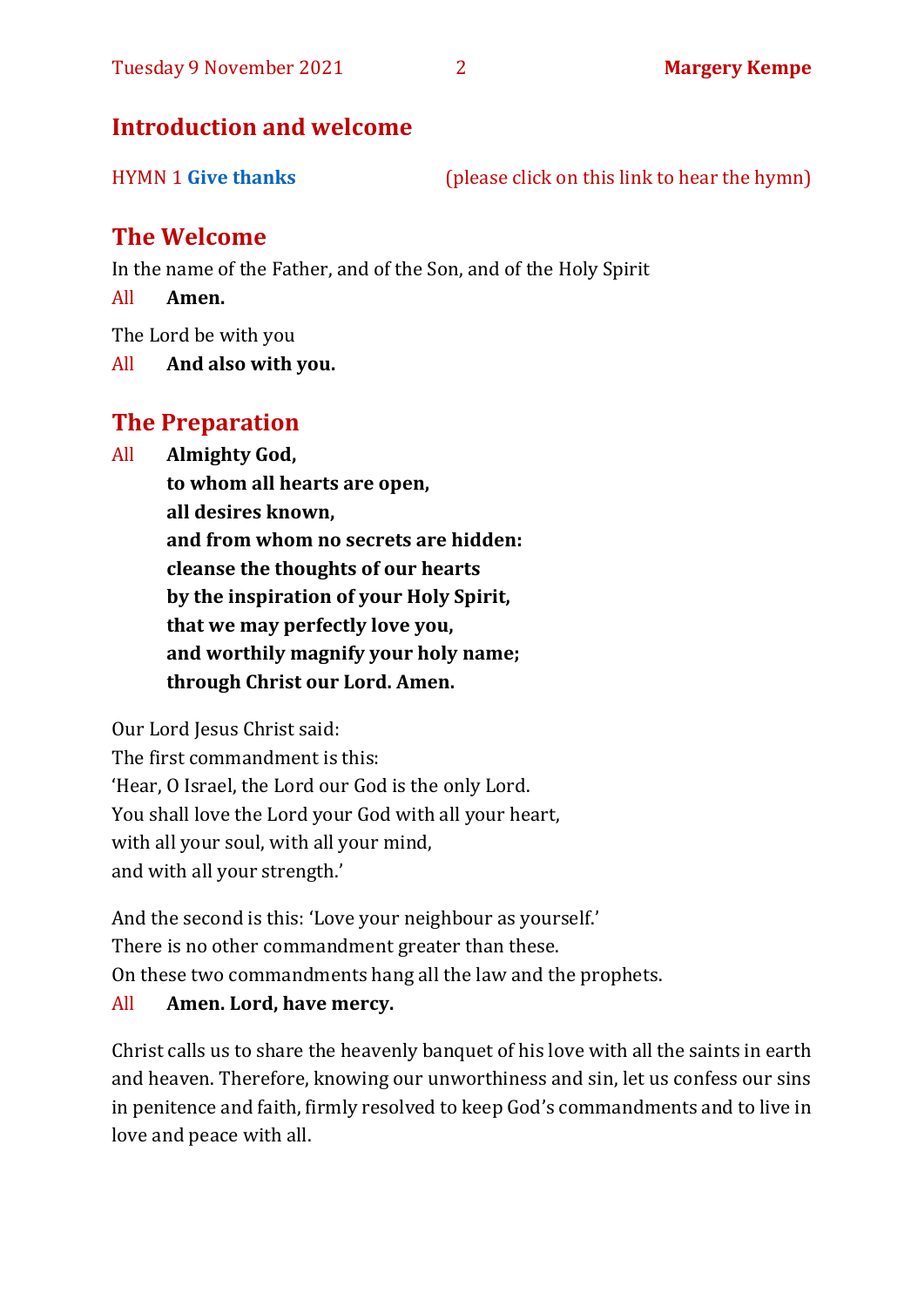All **Almighty God, our heavenly Father, we have sinned against you and against our neighbour in thought and word and deed, through negligence, through weakness, through our own deliberate fault. We are truly sorry and repent of all our sins. For the sake of your Son Jesus Christ, who died for us, forgive us all that is past and grant that we may serve you in newness of life to the glory of your name. Amen.**

Almighty God,

who forgives all who truly repent, have mercy upon you, pardon and deliver you from all your sins, confirm and strengthen you in all goodness, and keep you in life eternal; through Jesus Christ our Lord. All **Amen.**

#### **The Gloria**

This Gloria is sung to the tune of 'Cwm Rhondda'. Click **[here](https://www.youtube.com/watch?v=l71MLQ22dIk)** for the tune.

All **Glory be to God in Heaven, Songs of joy and peace we bring, Thankful hearts and voices raising, To creation's Lord we sing. Lord we thank you, Lord we praise you, Glory be to God our King: Glory be to God our King. Lamb of God, who on our shoulders, Bore the load of this world's sin; Only Son of God the Father, You have brought us peace within. Lord, have mercy, Christ have mercy,**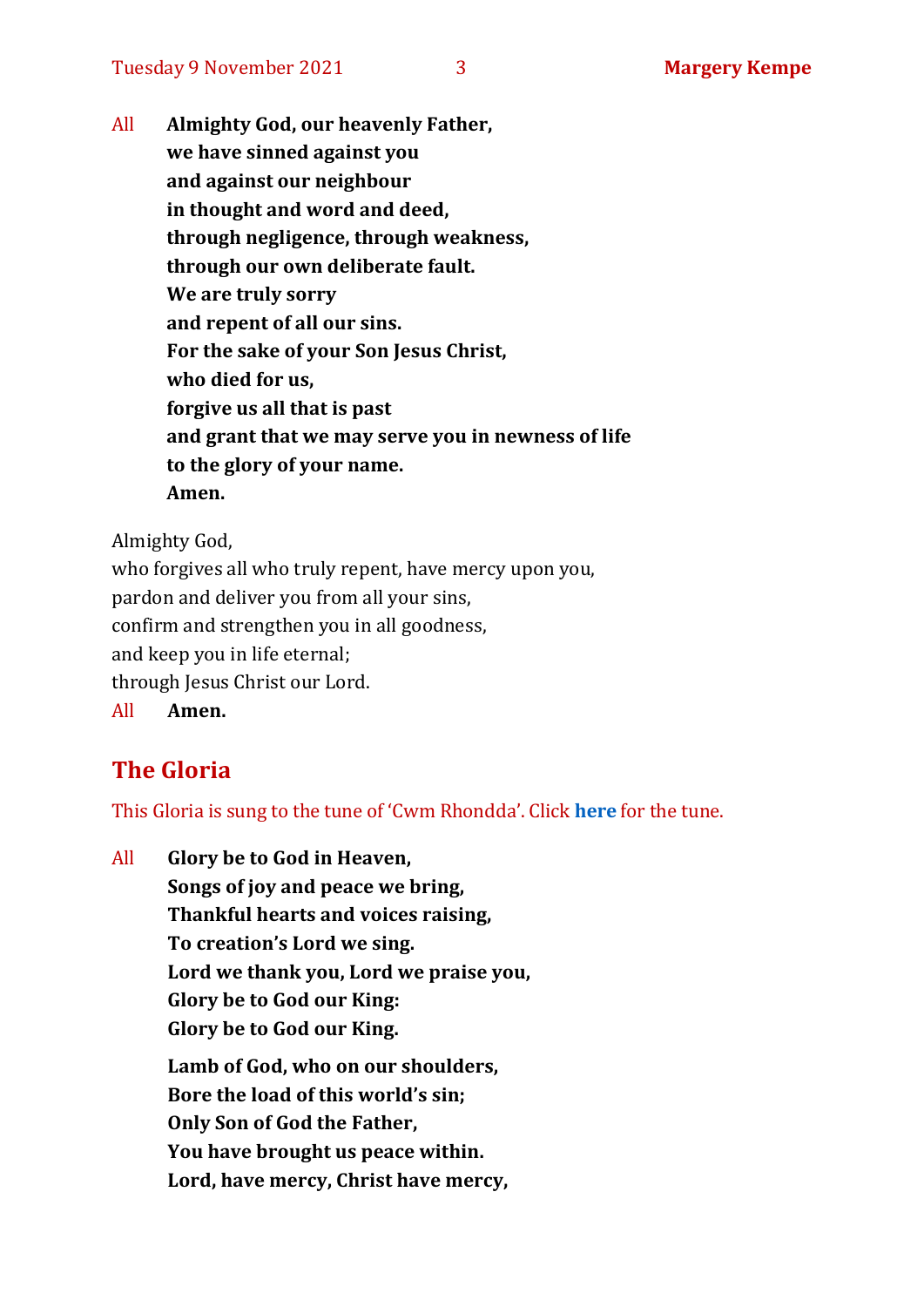**Now your glorious reign begin: Now your glorious reign begin.**

**You O Son of God are Holy, You we praise with one accord. None in heav'n or earth is like you, Only you are Christ the Lord. With the Father and the Spirit, Ever worshipped and adored: Ever worshipped and adored.**

#### **The Collect for Margery Kempe**

Gracious God, we give you thanks for the life and work of Margery Kempe, and all hermits and mystics, who, passing through the cloud of unknowing, beheld your glory; help us, after her example, to see you more clearly and love you more dearly, in the Name of Jesus Christ our Saviour; who with you and the Holy Spirit lives and reigns, one God, for ever and ever. All **Amen.**

#### **First reading**

A reading from the book of Wisdom

God created us for incorruption, and made us in the image of his own eternity, but through the devil's envy death entered the world, and those who belong to his company experience it. But the souls of the righteous are in the hand of God, and no torment will ever touch them. In the eyes of the foolish they seemed to have died, and their departure was thought to be a disaster, and their going from us to be their destruction; but they are at peace. For though in the sight of others they were punished, their hope is full of immortality.Having been disciplined a little,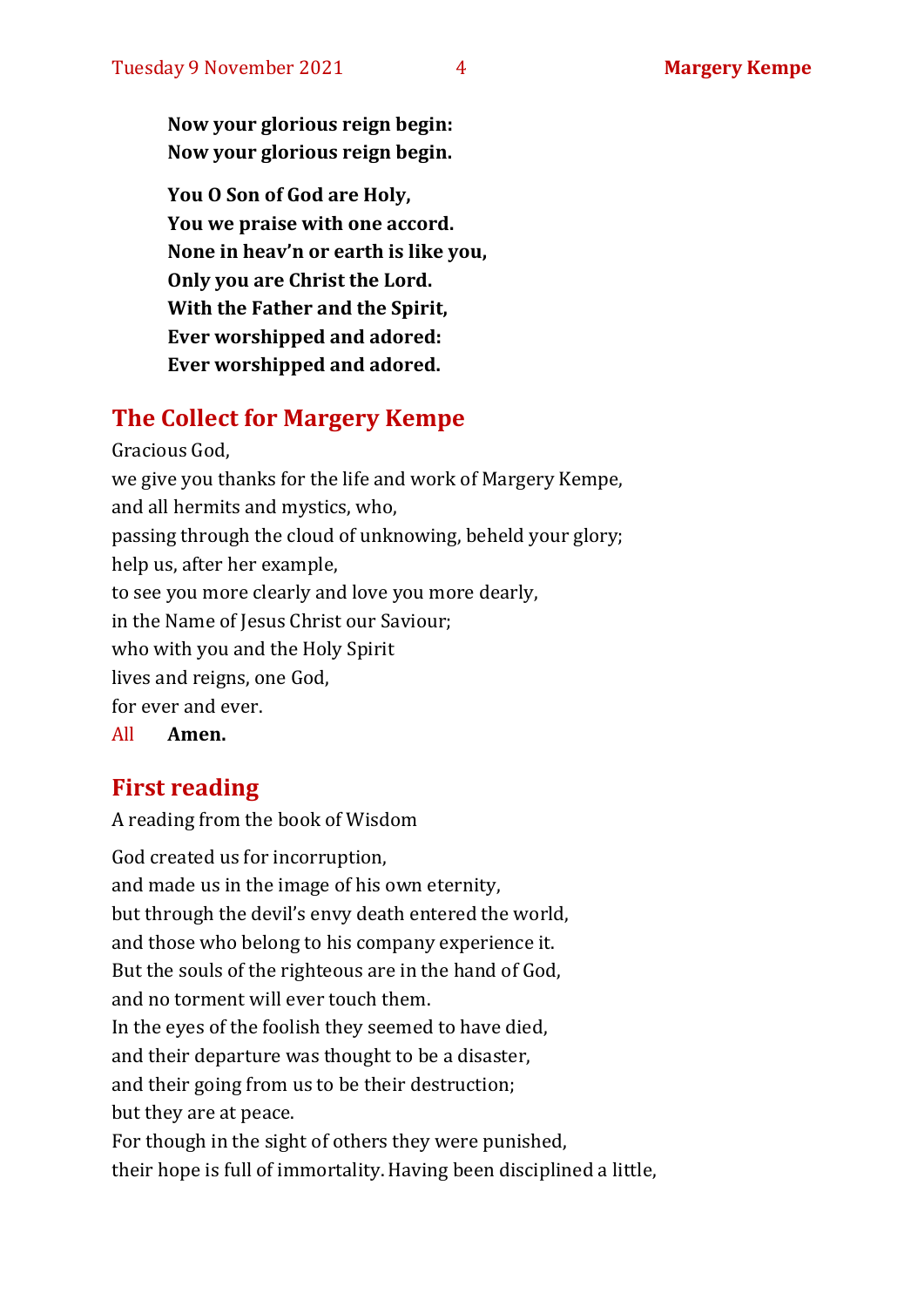they will receive great good, because God tested them and found them worthy of himself; like gold in the furnace he tried them, and like a sacrificial burnt-offering he accepted them.In the time of their visitation they will shine forth, and will run like sparks through the stubble. They will govern nations and rule over peoples, and the Lord will reign over them for ever. Those who trust in him will understand truth, and the faithful will abide with him in love, because grace and mercy are upon his holy ones, and he watches over his elect. *Wisdom 2:23—3:9*

This is the Word of the Lord

All **Thanks be to God.**

#### **Second reading**

A reading from St Paul's Letter to Titus

As for you, teach what is consistent with sound doctrine. Tell the older men to be temperate, serious, prudent, and sound in faith, in love, and in endurance.

Likewise, tell the older women to be reverent in behaviour, not to be slanderers or slaves to drink; they are to teach what is good, so that they may encourage the young women to love their husbands, to love their children, to be self-controlled, chaste, good managers of the household, kind, being submissive to their husbands, so that the word of God may not be discredited.

Likewise, urge the younger men to be self-controlled. Show yourself in all respects a model of good works, and in your teaching show integrity, gravity, and sound speech that cannot be censured; then any opponent will be put to shame, having nothing evil to say of us.

For the grace of God has appeared, bringing salvation to all, training us to renounce impiety and worldly passions, and in the present age to live lives that are self-controlled, upright, and godly, while we wait for the blessed hope and the manifestation of the glory of our great God and Saviour, Jesus Christ. He it is who gave himself for us that he might redeem us from all iniquity and purify for himself a people of his own who are zealous for good deeds. *Titus 2:1–8, 11–14*

This is the Word of the Lord

All **Thanks be to God.**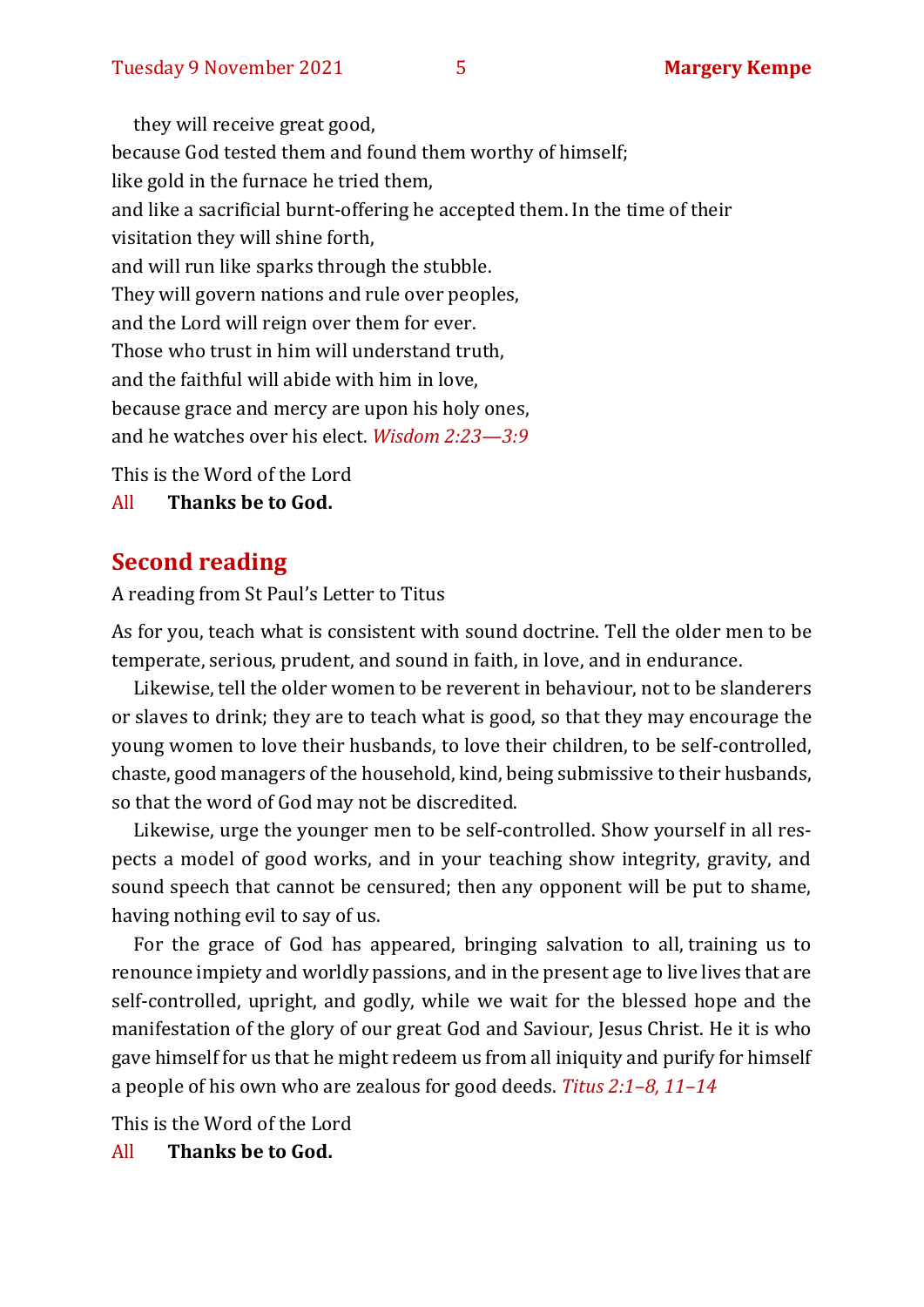HYMN 2 **Beautiful, isn't he?** (click on this link to hear the hymn)

## [Let all mortal flesh](https://www.youtube.com/watch?v=X0COhHYlymI) [keep silent](https://www.youtube.com/watch?v=e2MwVZyHJdo) (click on this link to hear the hymn)

#### **Gospel reading**

Hear the Gospel of our Lord Jesus Christ according to Luke

#### All **Glory to you O Lord.**

Jesus said, 'Who among you would say to your slave who has just come in from ploughing or tending sheep in the field, 'Come here at once and take your place at the table'? Would you not rather say to him, 'Prepare supper for me, put on your apron and serve me while I eat and drink; later you may eat and drink'? Do you thank the slave for doing what was commanded? So you also, when you have done all that you were ordered to do, say, 'We are worthless slaves; we have done only what we ought to have done!' *Luke 17:7–10*

This is the Gospel of the Lord

All **Praise to you O Christ.** 

#### **Sermon**

Who was Margery Kempe? I think that this is a question asked by people throughout history but no more so than during her lifetime. You see, Margery was an enigma to many. Margery was everything you would expect a woman in the Middle Ages to be: a mother of fourteen children, a wife, a home brewer, and a grain grinder. However, she was also so much more and was misunderstood for most of her adult life.

In Margery's lifetime, women were expected to be humble, to defer to men in all things, but most especially in the teaching of faith. Women, unless they were holy women, were definitely not allowed to teach Christianity to anyone outside of their immediate family. However, that is exactly what Margery did! Why?

Shortly after the birth of her first child Margery seemed to have suffered from what we would now label a postpartum psychosis in which she was tormented and tempted by devils. This lasted for over eight months and must have been extraordinarily difficult. Margery recalls being urged to give up her faith and even to commit suicide, but her faith was strengthened by visions of Jesus Christ who spoke to her asking her *'Daughter, why have you forsaken me, and I never forsook you?'* The visions didn't stop there. Margery claims to have had further visitations and visions with Jesus Christ, but also with God, St. Mary, and various Saints. She even claimed to have had a vision in which she was an active participant in the birth and crucifixion of Christ. And she was not afraid to announce all of this to anyone who would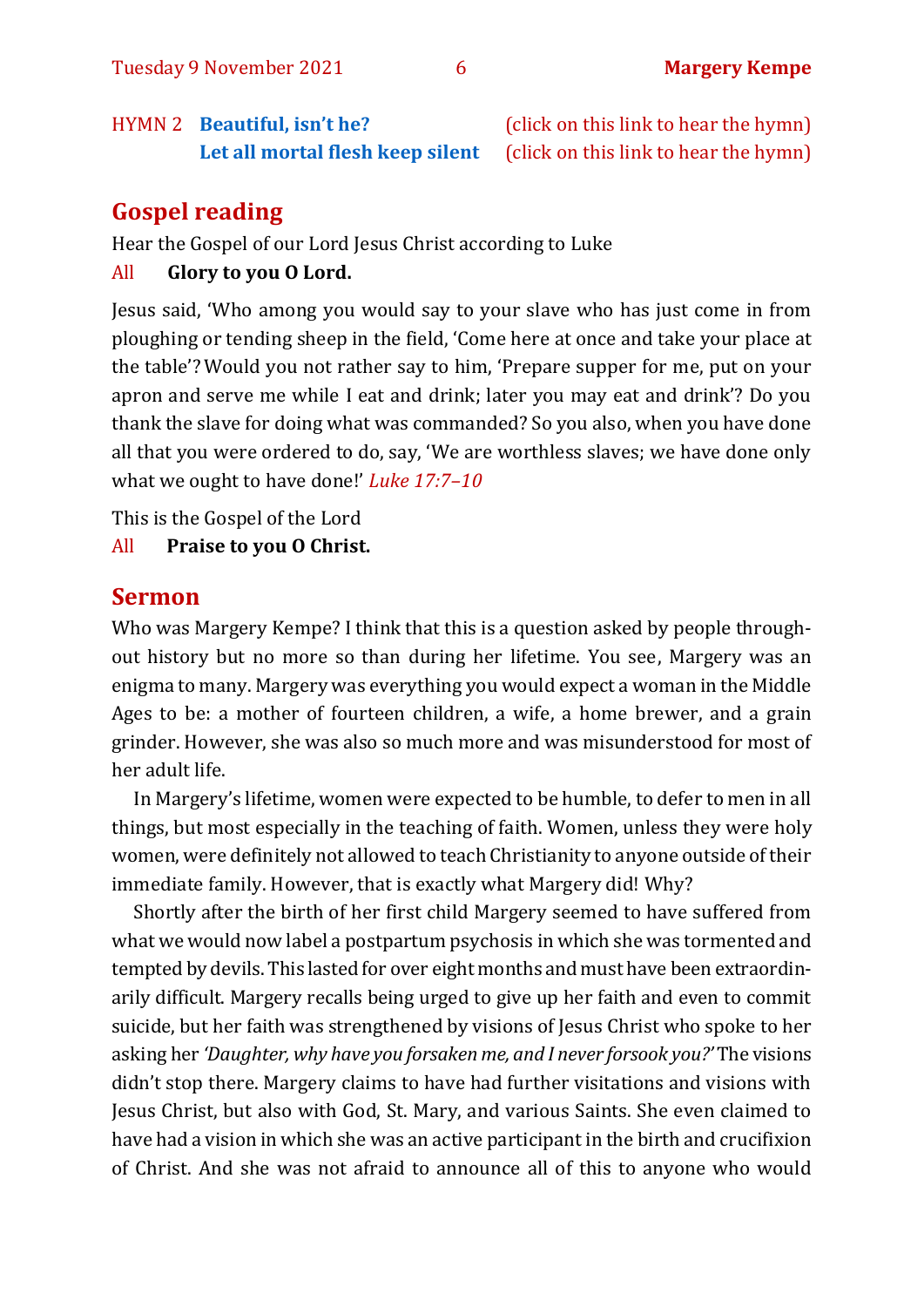listen—in fact she decided that her experiences needed to be written down; to be kept for subsequent generations, to be read in other places, far from her home.

Margery was famed for her exuberant displays of public weeping—a strange thing for us to comprehend, but in those days women were expected to react to Christ differently to men. Men were able to understand, women were able to experience. Women often expressed their encounters in terms of seeing visions, hearing music, and smelling strange smells. Margery heard music so beautiful that it made her weep and inspired her to live a chaste life, eventually convincing her husband that their marriage needed to be celibate.

Margery's reaction to the visions was so strong that she took up an intense prayer life; she went to Confession three times a week, wore a hair shirt, and bore the scorn and anger of society who challenged her on her behaviour. In fact, Margery was charged with treason, Lollardy and being a disreputable heretic on several occasions. These were dangerous offenses that were harshly punished, especially if committed by a women. She was jailed for refusing to stop her public displays of weeping and for insisting upon wearing white—a colour reserved for nuns and absolutely not for a mother of 14! Wherever she went in England, Margery seemed to attract negative attention, but she refused to be broken by the torment and her visions continued. At one point, Christ spoke to Margery and urged her to give up her hair shirt, and to give up her eating of meat. He told her to take the Eucharist every Sunday and to pray the Rosary until 6 pm and to pray to Him quietly, in thought.

Like St Paul before her, Margery believed that she was forgiven by Christ and that He would save her from her accusers and that he would never forsake her.

What made Margery different was her position in society: her mental and spiritual strength and her determination to continue her life in the face of so much relentless persecution. However, that relentlessness applied also to Margery's desire to make her experiences known. It was most likely that Margery could neither read nor write her own book in English, employing scholarly friends to help her. Those friends would no doubt have been both male and well educated but they believed her enough to support her in her work.

Margery faced censure from humans everywhere she went, and often in the name of God because women were just not supposed to be doing the things that Margery insisted upon doing. St Paul typified male thinking when he writes to Titus …

*Likewise, tell the older women to be reverent in behaviour, not to be slanderers or slaves to drink; they are to teach what is good, so that they may encourage the young women to love their husbands, to*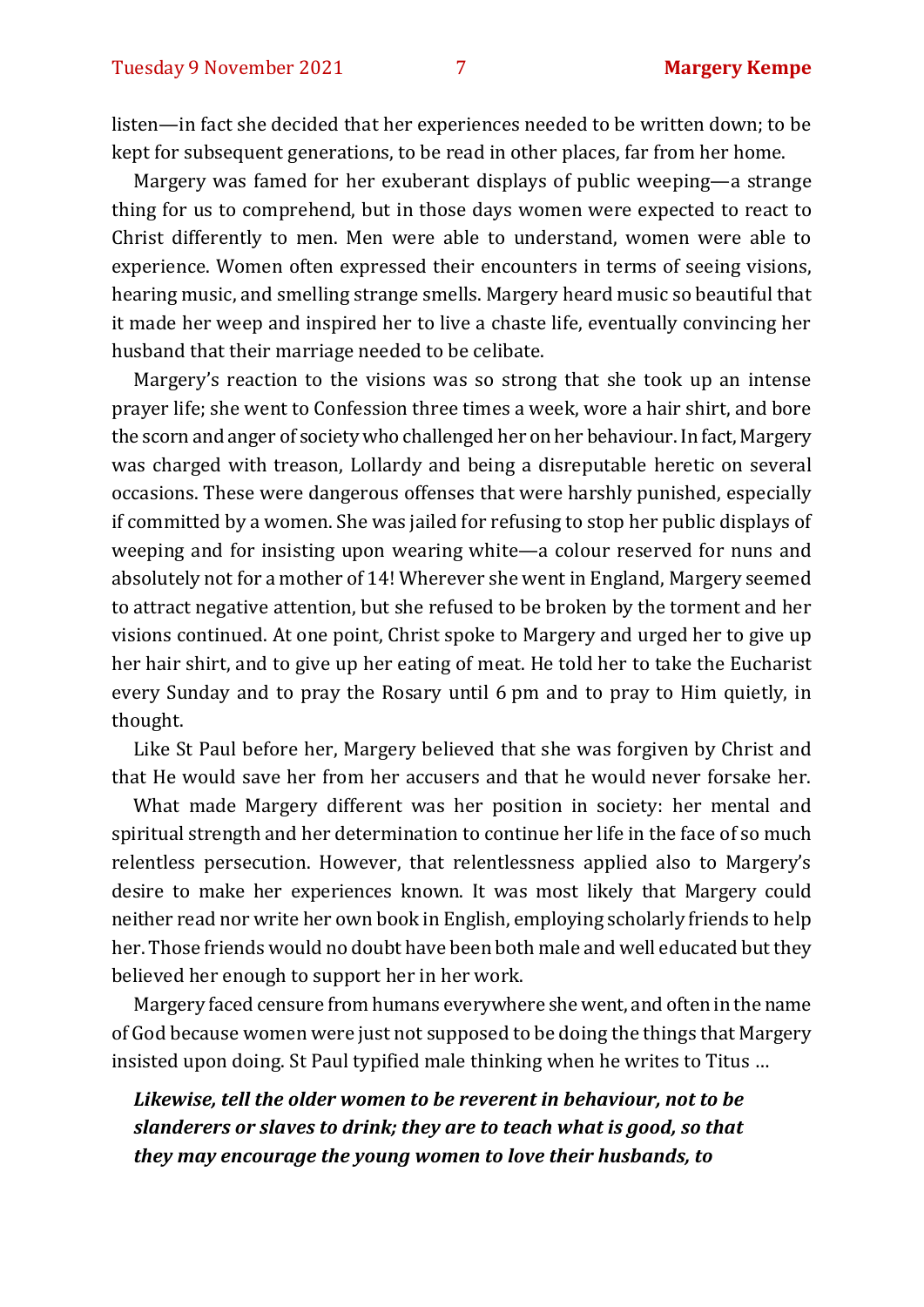#### *love their children, to be self-controlled, chaste, good managers of the household, kind, being submissive to their husbands, so that the word of God may not be discredited.*

Margery may well have loved her husband, and we know that she became selfcontrolled, chaste, and kind; but submissive? Only to the will of God! Of course, we have to remember that the New Testament was written over 2000 years ago and it would be very normal for St Paul to have such thoughts about family life.

Nevertheless, this ideal of what a woman should be remained and any deviation from this view tended to be punished in one way or another. In today's first reading from the Book of Wisdom it states that …

#### *… For though in the sight of others they were punished, their hope is full of immortality.Having been disciplined a little, they will receive great good.*

And Margery's awareness of this text and of others, is probably why she willingly bore so much punishment. After all, the reading from Titus ends with

*Those who trust in Him will understand truth, and the faithful will abide with Him in love, because grace and mercy are upon His holy ones'…. For the grace of God has appeared, bringing salvation to all, training us to renounce impiety and worldly passions, and in the present age to live lives that are self-controlled, upright, and godly, while we wait for the blessed hope and the manifestation of the glory of our great God and Saviour, Jesus Christ.*

Margery had a powerful message but what she had to say, she said forcefully, refusing to be hushed. She seemed to listen to no-one who wanted to derail her, make her conform to their own ideals of womanhood or of Christian Doctrine.

The fascinating thing about Margery, aside from her visions, was her determination to continue to speak, weep and teach about Jesus Christ and about His message of Salvation that she received personally. Margery was a married mother with little standing in society. She had two failed businesses behind her and wanted to live a whole new life. She faced persecution, prosecution, jail, exclusion, and ridicule. And yet still she continued. Penniless, she travelled all over Europe and into the Holy Land, visiting Holy sites and visiting other mystics and spiritual leaders of the time.

Perhaps the only way to try to understand Margery is to view her through the lens of Luke's Gospel reading today …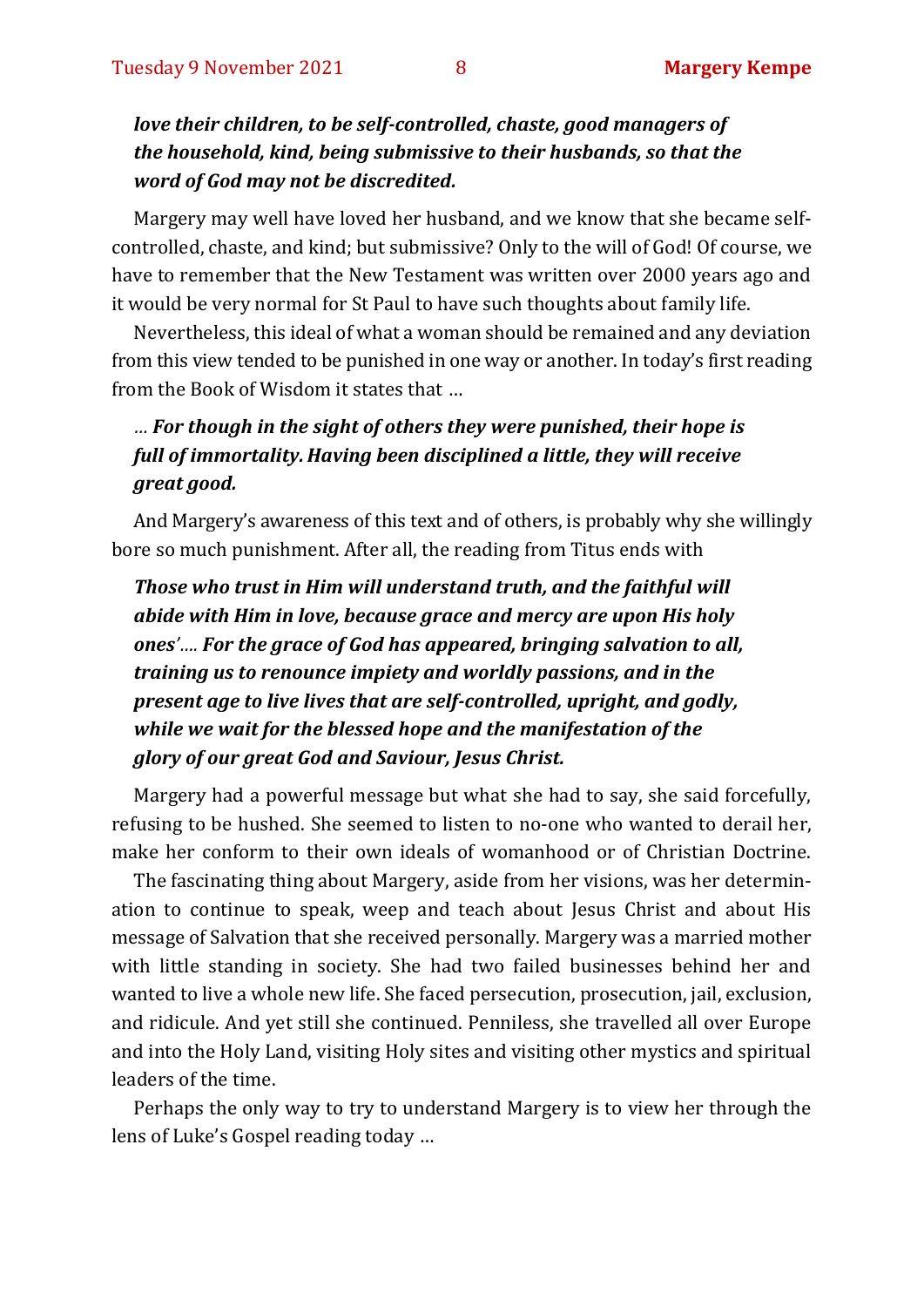#### *We are worthless slaves; we have done only what we ought to have done!*

Having had so many extraordinary experiences of Christ, it would seem that Margery did what she ought to have done; she shared them with the world.

Margery may be known for having written the very first autobiography, but her life must be remembered for so many other things: she was faithful to God; she was a mystic; she was brave; she travelled widely; she refused to be oppressed; she faced injustice stoically and she boldly declared a message of Grace and Salvation given to her by Jesus Christ Himself.

Margery may never be fully understood but what we can learn from her is to be brave and to announce Jesus Christ as Saviour wherever we go. We may face ridicule—hate even—but we may also change lives. Perhaps the best thing we can do is to see each other as individuals, loved by God Himself, without labels or stereotype, but love and accept each other as saved and forgiven people. Maybe we should not even try to understand who Margery Kempe was but try to understand what Margery Kempe would do. We may not all have visions, but we can all experience the Love, Mercy and Grace of God—what we do with that is entirely up to us!

#### **The Creed**

Do you believe and trust in God the Father, the source of all being and life, the one for whom we exist?

#### All **We believe and trust in him.**

Do you believe and trust in God the Son, who took our human nature, died for us and rose again?

#### All **We believe and trust in him.**

Do you believe and trust in God the Holy Spirit, who gives life to the people of God and makes Christ known in the world?

#### All **We believe and trust in him.**

This is the faith of the Church.

#### All **This is our faith.**

**We believe and trust in one God, Father, Son and Holy Spirit. Amen.**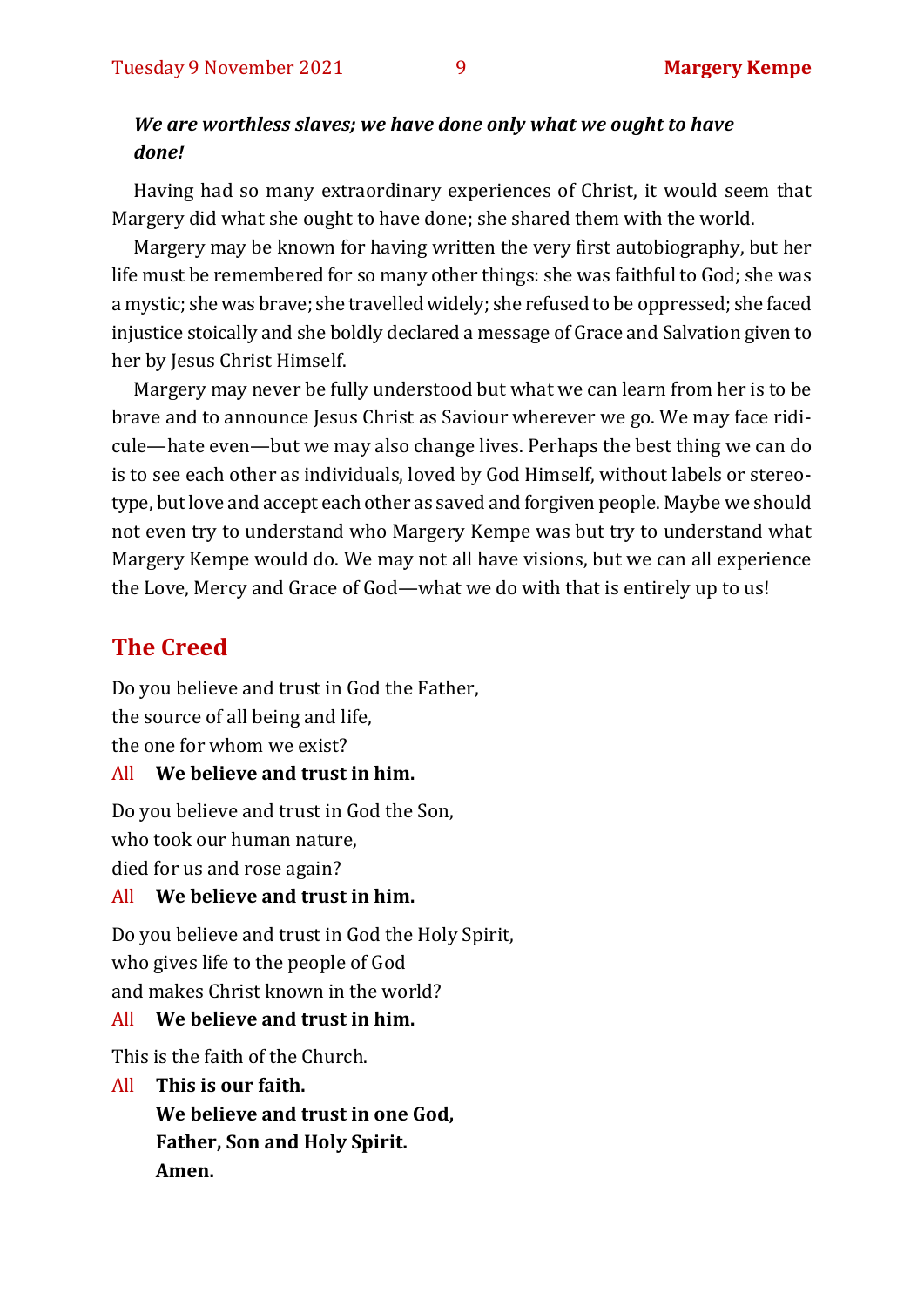#### **Prayers of intercession**

We pray to Jesus who is present with us to eternity. Jesus, Lord of life,

#### All **in your mercy, hear us.**

Jesus, light of the world,

bring the light and peace of your gospel to the nations …

Jesus, Lord of life,

#### All **in your mercy, hear us.**

Jesus, bread of life,

give food to the hungry …

and nourish us all with your word.

Jesus, Lord of life,

#### All **in your mercy, hear us.**

Jesus, our way, our truth, our life, be with us and all who follow you in the way … Deepen our appreciation of your truth and fill us with your life. Jesus, Lord of life,

#### All **in your mercy, hear us.**

Jesus, Good Shepherd who gave your life for the sheep,

recover the straggler,

bind up the injured,

strengthen the sick

and lead the healthy and strong to new pastures.

Jesus, Lord of life,

#### All **in your mercy, hear us.**

Jesus, the resurrection and the life,

we give you thanks for all who have lived and believed in you … Raise us with them to eternal life.

Jesus, Lord of life,

#### All **in your mercy, hear us.**

Merciful Father,

All **accept these prayers for the sake of your Son, our Saviour Jesus Christ. Amen.**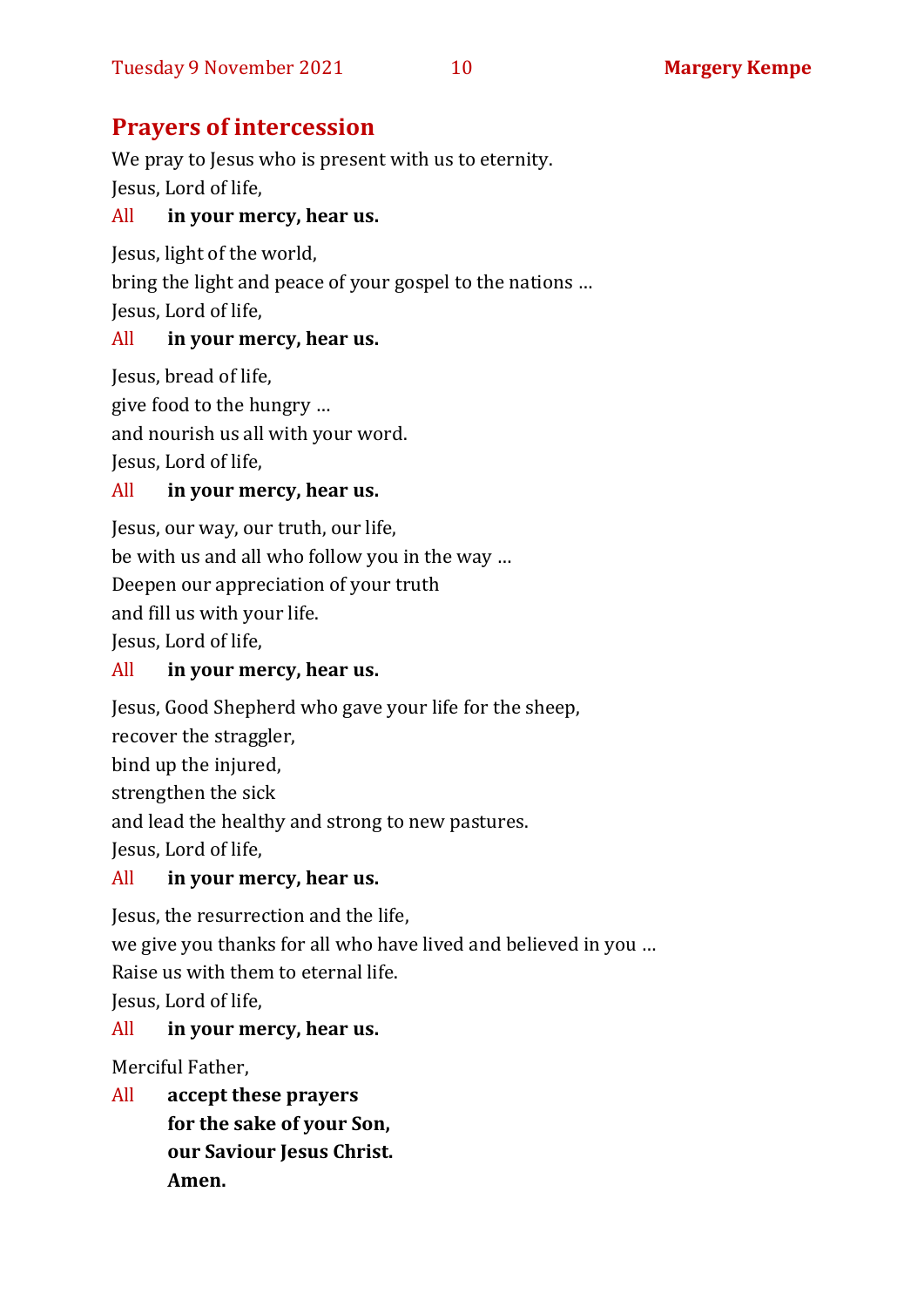### **The peace**

Unto us a child is born, unto us a son is given, and his name shall be called the Prince of Peace.

The peace of the Lord be always with you,

All **And also with you.**

HYMN 3 **[O sacred head poor wounded](https://www.youtube.com/watch?v=R_OBbjAfVrI)** (please click on this link to hear the hymn)

The liturgy of the Communion Service appears below

## The Dismissal

May Christ who makes saints of sinners, who has transformed those we remember today, raise and strengthen you that you may transform the world; and the blessing of God the Almighty: Father, Son, and Holy Spirit, be with you now and remain with you always. All **Amen.**

HYMN 4 **[Behold the lamb](https://www.youtube.com/watch?v=ACHPwx7EGQA)** (please click on this link to hear the hymn)

Go in peace to love and serve the Lord.

All **In the name of Christ. Amen.**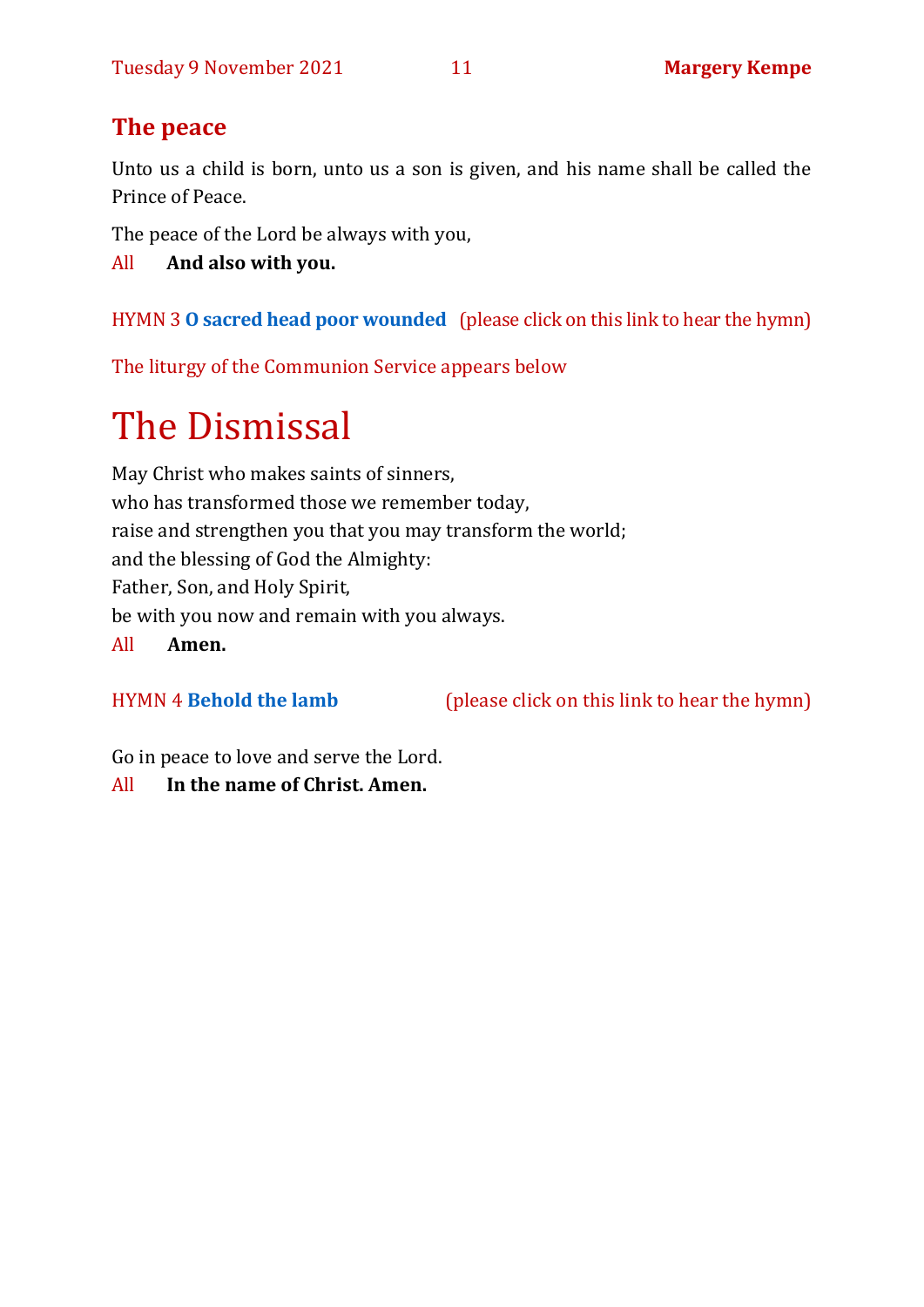### The Liturgy of the Sacrament

#### Eucharistic Prayer (prayer E)

The Lord be with you

#### All **and also with you.**

Lift up your hearts.

#### All **We lift them to the Lord.**

Let us give thanks to the Lord our God.

#### All **It is right to give thanks and praise.**

It is indeed right, our duty and our joy, always and everywhere to give you thanks, holy Father, almighty and eternal God, through Jesus Christ our Lord. And now we give thanks, most gracious God, surrounded by a great cloud of witnesses and glorified in the assembly of your saints. The glorious company of apostles praise you. The noble fellowship of prophets praise you. The white-robed army of martyrs praise you. We, your holy Church, acclaim you. In communion with angels and archangels, and with all who served you on earth and worship you now in heaven, we raise our voice to proclaim your glory, for ever praising you and saying:

All **Holy, holy, holy Lord, God of power and might, heaven and earth are full of your glory. Hosanna in the highest. Blessed is he who comes in the name of the Lord. Hosanna in the highest.**

We praise and bless you, loving Father, through Jesus Christ, our Lord; and as we obey his command, send your Holy Spirit, that broken bread and wine outpoured may be for us the body and blood of your dear Son.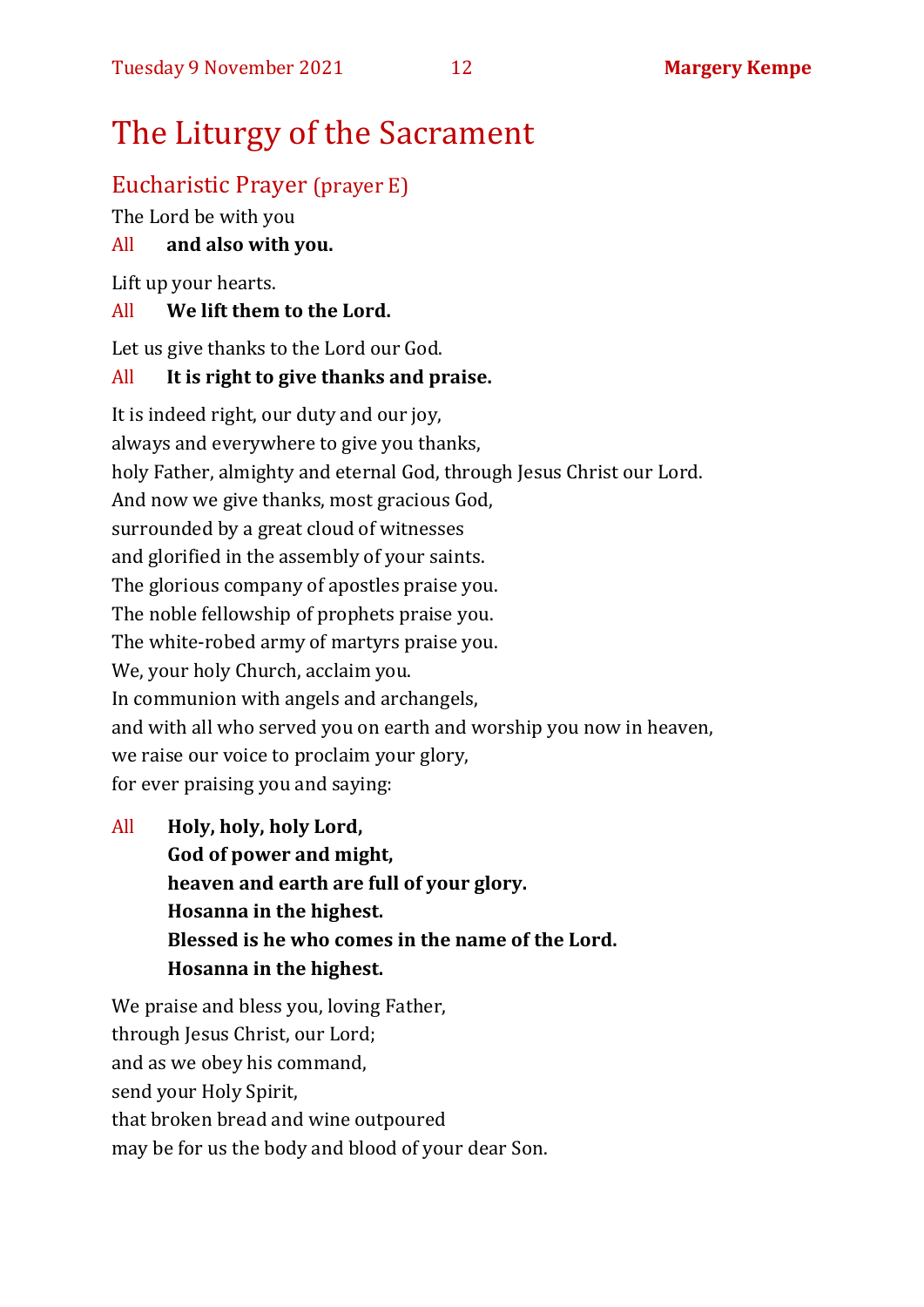On the night before he died he had supper with his friends and, taking bread, he praised you. He broke the bread, gave it to them and said: Take, eat; this is my body which is given for you; do this in remembrance of me.

When supper was ended he took the cup of wine. Again he praised you, gave it to them and said: Drink this, all of you; this is my blood of the new covenant, which is shed for you and for many for the forgiveness of sins. Do this, as often as you drink it, in remembrance of me.

So, Father, we remember all that Jesus did, in him we plead with confidence his sacrifice made once for all upon the cross.

Bringing before you the bread of life and cup of salvation, we proclaim his death and resurrection until he comes in glory.

Great is the mystery of faith:

All **Christ has died. Christ is risen. Christ will come again.**

Lord of all life, help us to work together for that day when your kingdom comes and justice and mercy will be seen in all the earth.

Look with favour on your people, gather us in your loving arms and bring us with Margery Kempe and all the saints to feast at your table in heaven.

Through Christ, and with Christ, and in Christ, in the unity of the Holy Spirit, all honour and glory are yours, O loving Father, for ever and ever.

All **Amen.**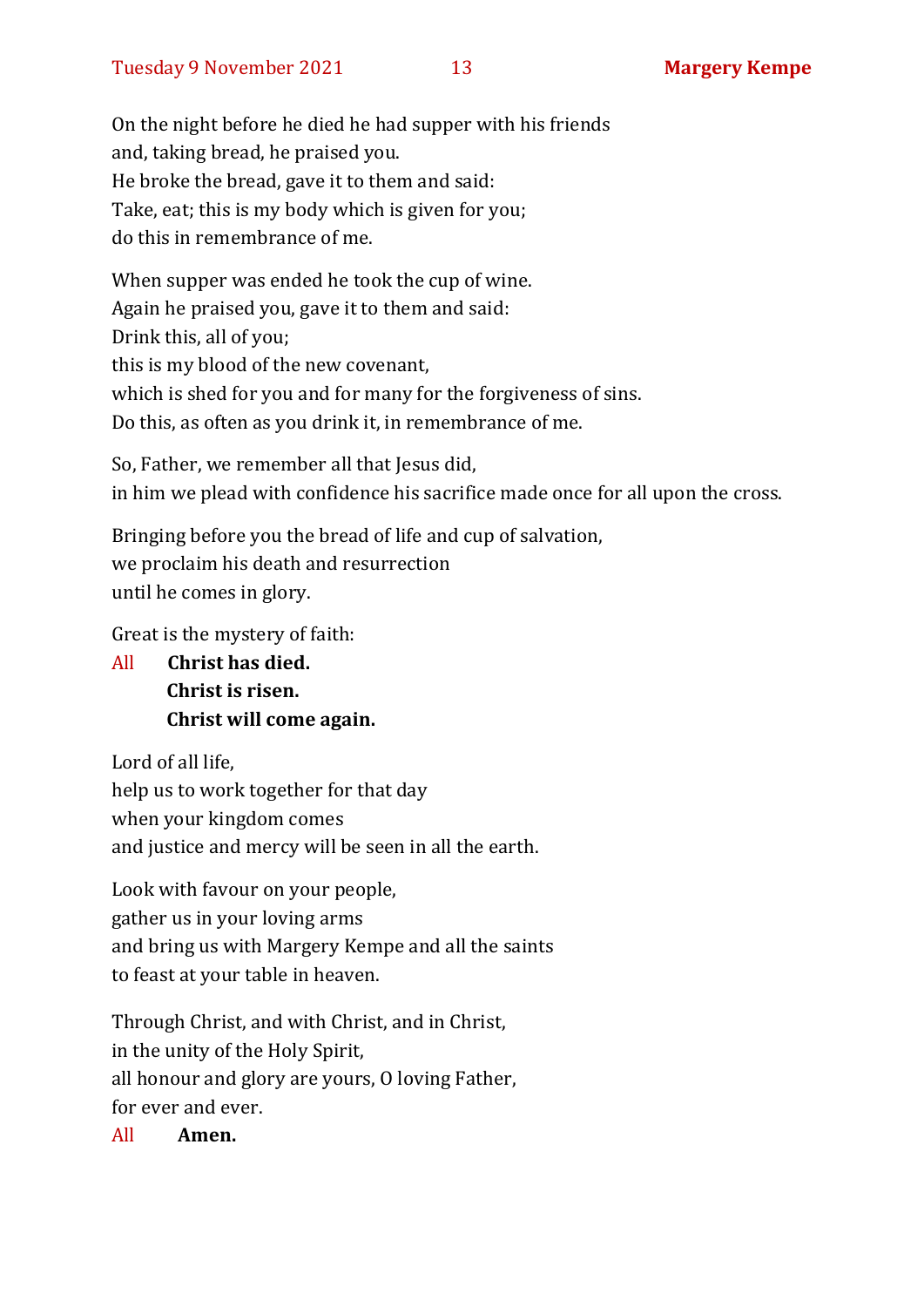#### The Lord's Prayer

As our Saviour taught us, so we pray

All **Our Father in heaven, hallowed be your name, your kingdom come, your will be done, on earth as in heaven. Give us today our daily bread. Forgive us our sins as we forgive those who sin against us. Lead us not into temptation but deliver us from evil. For the kingdom, the power,** 

**and the glory are yours now and for ever. Amen.**

#### Breaking of the Bread

We break this bread to share in the body of Christ.

- All **Though we are many, we are one body, because we all share in one bread.**
- All **Lamb of God,**

**you take away the sin of the world, have mercy on us.**

**Lamb of God, you take away the sin of the world, have mercy on us.**

**Lamb of God, you take away the sin of the world, grant us peace.**

Draw near with faith. Receive the body of our Lord Jesus Christ which he gave for you, and his blood which he shed for you. Eat and drink in remembrance that he died for you, and feed on him in your hearts by faith with thanksgiving.